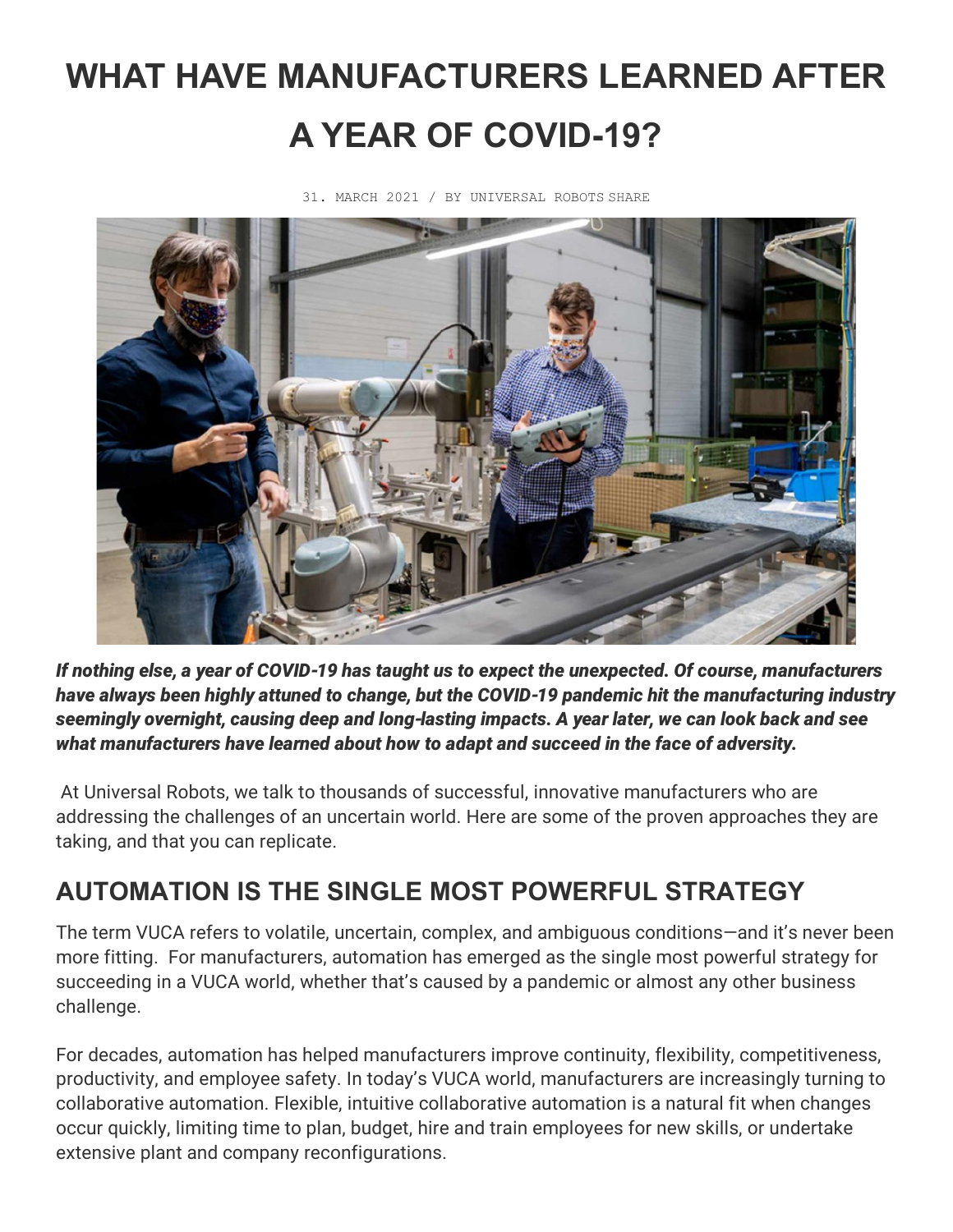

*Irrigation equipment is critical for Indian agriculture and demand is high, but many firms have been hit hard by staff absences due to COVID-19. Krishi Group, one of India's leading agricultural equipment manufacturers, was faced with a 40-50% reduction in its workforce, and struggled to keep up with demand until it introduced a UR cobot to its facility. The cobot now works alongside a human on quality control tasks that previously required two workers to complete.*

#### **SUPPLY CHAINS NEED A PLAN-B**

The global pandemic hit supply chains quickly and acutely, illustrating the vulnerability that had been building for years. Manufacturers now know that they need a Plan B in case remote production or supply is compromised and market demands shift. At the same time, many manufacturers have realized the advantage of being closer to their customers, even if that keeps them in regions with higher labor costs.

The key is to be able to manage workers in terms of their availability and safety, and to increase their value and skills to meet new production needs. Collaborative automation can help businesses of all sizes anticipate and respond more effectively to change—turning unexpected obstacles into new opportunities.



*As the pandemic started spreading, DCL Logistics, a third-party logistics company headquartered in California, saw a 30 percent increase in business. Because of DCL's new [UR cobot powered systems](https://www.universal-robots.com/case-stories/dcl-logistics/) and its ability to quickly reorganize labor resources, DCL was one of the only fulfillment centers able to handle the increase in orders without changing SLAs (Service Level Agreement) of "in by noon, ship the same day." This turned out to be a major differentiator for the company during the pandemic with customers so thankful that they would send DCL employees catered lunches and gifts as a token of their appreciation.*

#### **LABOR SHORTAGES LEAD TO OPPORTUNITY**

Previous off-shoring trends were fueled by lower-cost labor. Advances in collaborative automation, however, have drastically increased productivity and reduced costs across a number of manufacturing processes. Many of these can now be easily reshored and deployed domestically.